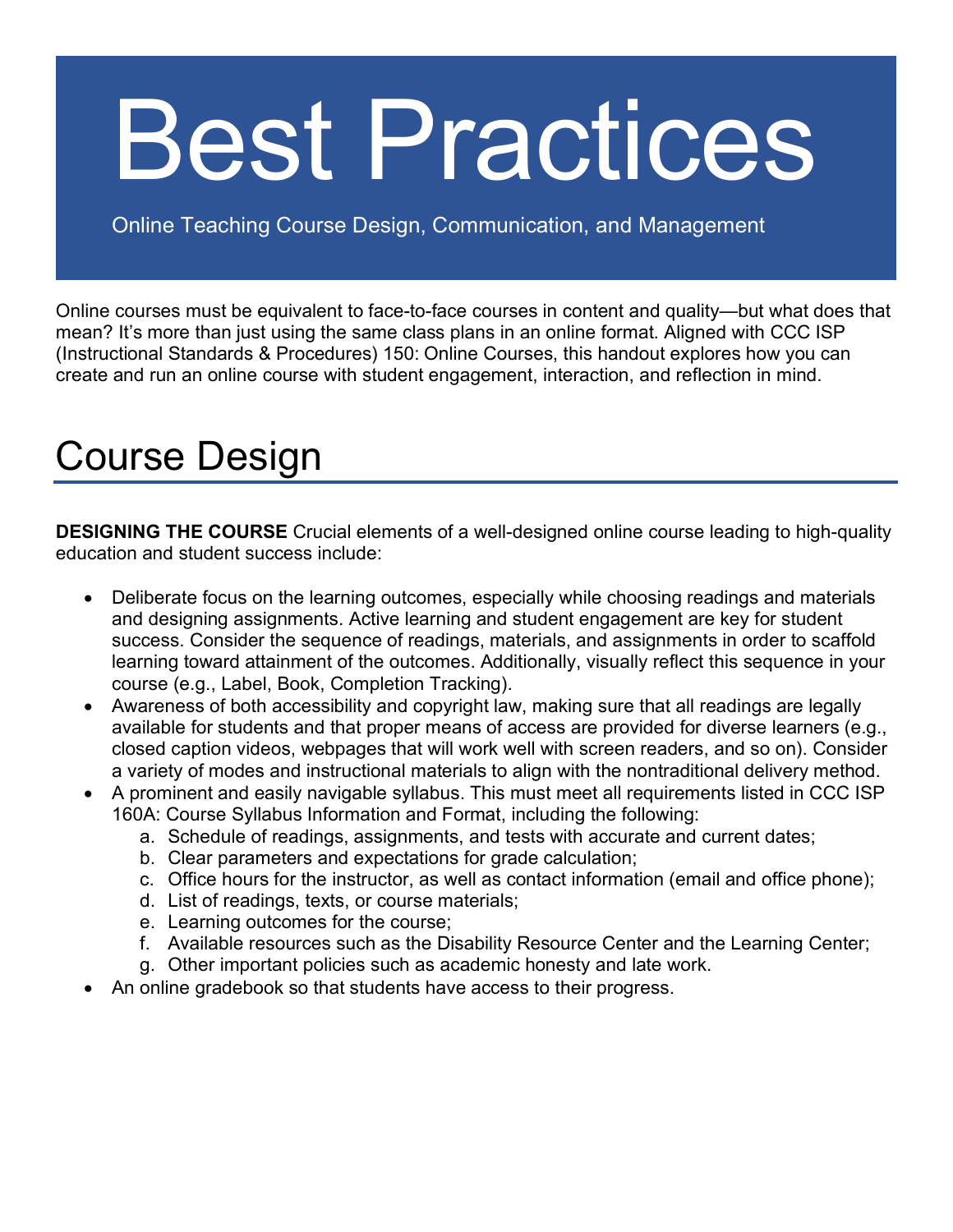**STARTING THE COURSE** To set students up for success in the potentially difficult beginning of an online class, instructors should:

- Check all links and video/audio clips to make sure they are current and functioning properly before making the course visible to students.
- Open the course by (at the latest) the start of the first day of the course. The course syllabus information, especially the means for contacting the instructor, should be visible on that first day.
- Notify students that class has started (for example, via email, through a News Update on Moodle, or through other means), with particular attention to their expectations for interaction, as well as to the fact that they have access to technical and academic support should they need it.
- Provide an introduction to the course, including its overall objectives, its general operating structure, and a clear path for getting started. This can be on the course homepage itself, though it can also be provided in an email. An introduction to the instructor is also recommended.
- Make the syllabus both prominent and online-friendly. Students should be guided through reading the syllabus and showing they understand the requirements (as a face-to-face class might take the first class session to discuss the syllabus).
- Provide an introduction activity for students. Online learning can be isolating, but it is both possible and desirable to build a community for learners to relate to and interact with one another.
- Communicate actively with students as they begin the course. This includes frequent check-ins with the class website, but also vigilant email communication in the opening days. See also the next point, "Communicating."

## Course Communication

**COMMUNICATING WITHIN THE COURSE** To maximize student engagement through effective online communication, instructors should:

- Make your presence a visible and integral part of the class, participating in discussions and responding directly to student questions.
- Respond to emails and discussion board questions in a timely matter, ideally within 2 business days.
- Make every effort to provide grades and feedback on assignments within one week of receiving completed work so that students are able to apply and build on course concepts and skills.
- Promote a sense of community within the class, encouraging students to respond to each other to deepen understanding and engagement.
- Consider online office hours as well as in-person ones.